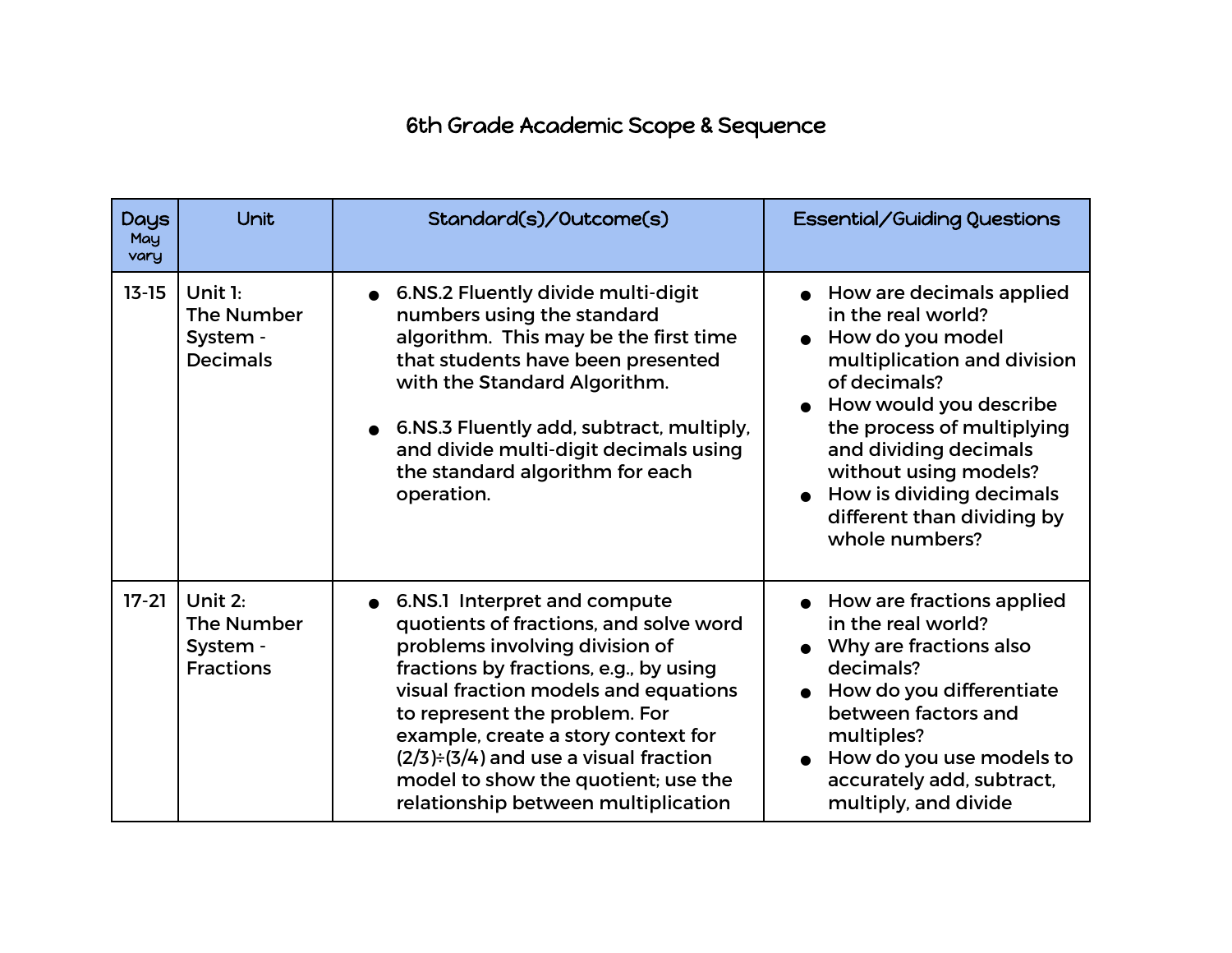|          |                                                        | and division to explain that $(2/3) \div (3/4) =$<br>8/9 because 3/4 of 8/9 is 2/3. How<br>much chocolate will each person get if<br>3 people share 12 lb of chocolate<br>equally? How many 3/4-cup servings<br>are in 2/3 of a cup of yogurt? How wide<br>is a rectangular strip of land with<br>length 3/4mi and area 1/2 square mi?<br>6.NS.4 Find the greatest common<br>factor of two whole numbers less than<br>or equal to 100 and the least common<br>multiple of two whole numbers less<br>than or equal to 12. Use the<br>distributive property to express a sum<br>of two whole numbers 1-100 with a<br>common factor as a multiple of a sum<br>of two whole numbers with no<br>common factor. For example, express<br>$36 + 8$ as 4 $(9 + 2)$ . | fractions?<br>Why is more efficient to<br>use the least common<br>denominator as the<br>common denominator?<br>• When multiplying and<br>dividing proper fractions,<br>what can you predict<br>about the product?<br>Why does it work to invert<br>and multiply when<br>dividing fractions? |
|----------|--------------------------------------------------------|-------------------------------------------------------------------------------------------------------------------------------------------------------------------------------------------------------------------------------------------------------------------------------------------------------------------------------------------------------------------------------------------------------------------------------------------------------------------------------------------------------------------------------------------------------------------------------------------------------------------------------------------------------------------------------------------------------------------------------------------------------------|---------------------------------------------------------------------------------------------------------------------------------------------------------------------------------------------------------------------------------------------------------------------------------------------|
| $8 - 10$ | Unit $3:$<br>The Number<br>System -<br><b>Integers</b> | • 6.NS .5 Understand that positive and<br>negative numbers are used together<br>to describe quantities having opposite<br>directions or values (e.g., temperature<br>above/below zero, elevation<br>above/below sea level, debits/credits,<br>positive/negative electric charge); use<br>positive and negative numbers to<br>represent quantities in real-world<br>contexts, explaining the meaning of 0<br>in each situation.                                                                                                                                                                                                                                                                                                                              | • How are absolute values<br>and opposites related to<br>integers, the number line,<br>and the coordinate plane?<br>How does the concept of<br>absolute value relate to<br>distance and magnitude?<br>$\bullet$ What are the signs of<br>coordinates in each of the<br>Quadrants?           |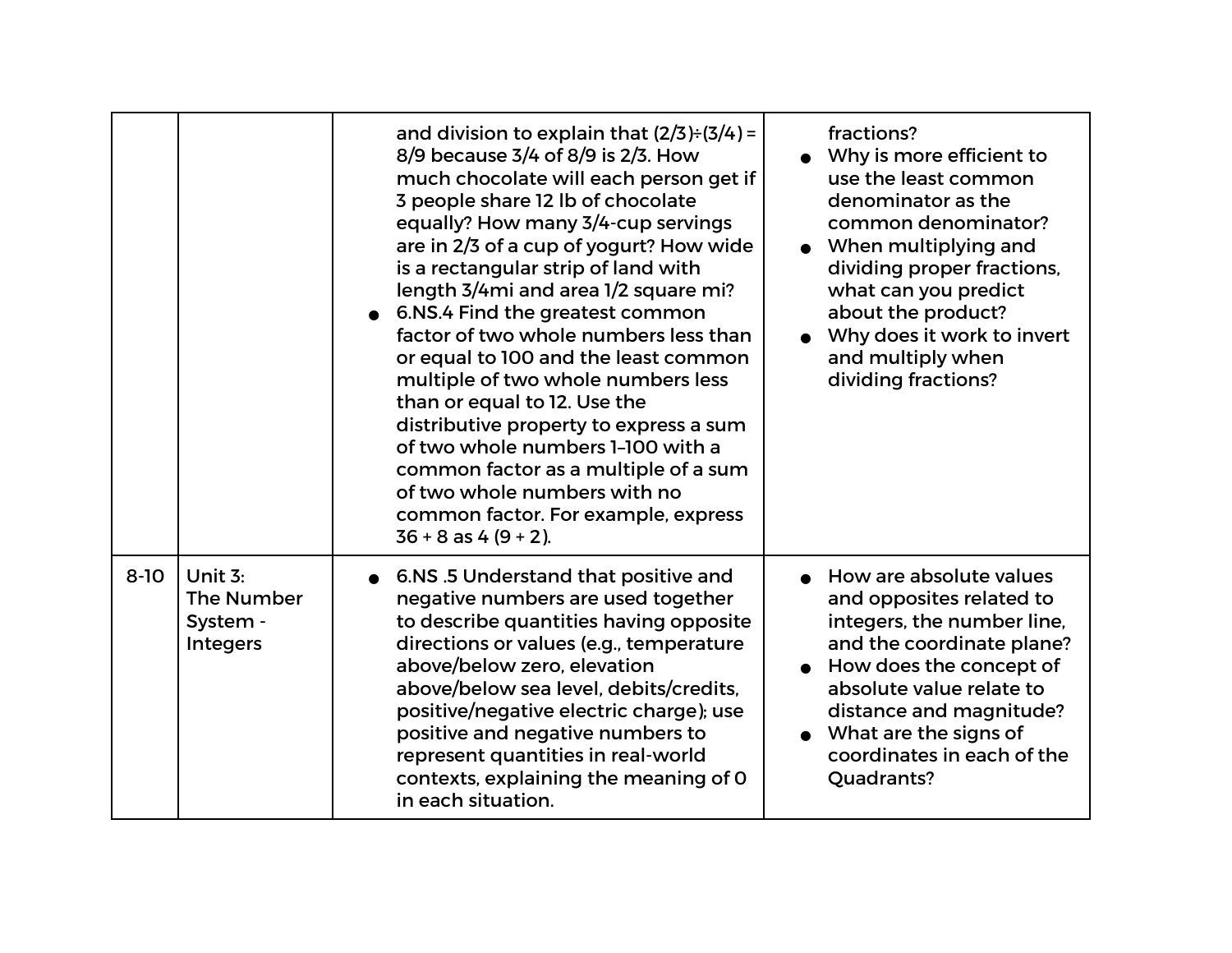|           |                                                               | • Extend number line diagrams and<br>coordinate axes familiar from previous<br>grades to represent points on the line<br>and in the plane with negative<br>number coordinates.<br>6.NS.7 Understand ordering and<br>absolute value of rational numbers.<br>6.NS.8 Solve real-world and<br>mathematical problems by graphing<br>points in all four quadrants of the<br>coordinate plane. Include use of<br>coordinates and absolute value to find<br>distances between points with the<br>same first coordinate or the same<br>second coordinate.                                              |                                                                                                                                                                                                                                                        |
|-----------|---------------------------------------------------------------|-----------------------------------------------------------------------------------------------------------------------------------------------------------------------------------------------------------------------------------------------------------------------------------------------------------------------------------------------------------------------------------------------------------------------------------------------------------------------------------------------------------------------------------------------------------------------------------------------|--------------------------------------------------------------------------------------------------------------------------------------------------------------------------------------------------------------------------------------------------------|
| $13 - 15$ | Unit 4:<br><b>Ratios and</b><br>Proportional<br>Relationships | • 6.RP.1 Understand the concept of a<br>ratio and use ratio language to<br>describe a ratio relationship between<br>two quantities. For example, 'The ratio<br>of wings to beaks in the bird house at<br>the zoo was 2:1, because for every 2<br>wings there was I beak." "For every<br>vote candidate A received, candidate<br>C received nearly three votes."<br>6.RP.2 Understand the concept of a<br>unit rate<br>a/b associated with a ratio a:b with $b \neq$<br>0 (b not equal to zero), and use rate<br>language in the context of a ratio<br>relationship. For example, "This recipe | • How are ratios and rates<br>similar? How are they<br>different?<br>• What is the relationship<br>between ratio reasoning<br>and converting<br>measurement units?<br>Where are three situations<br>in the real-world where<br>unit rates are applied? |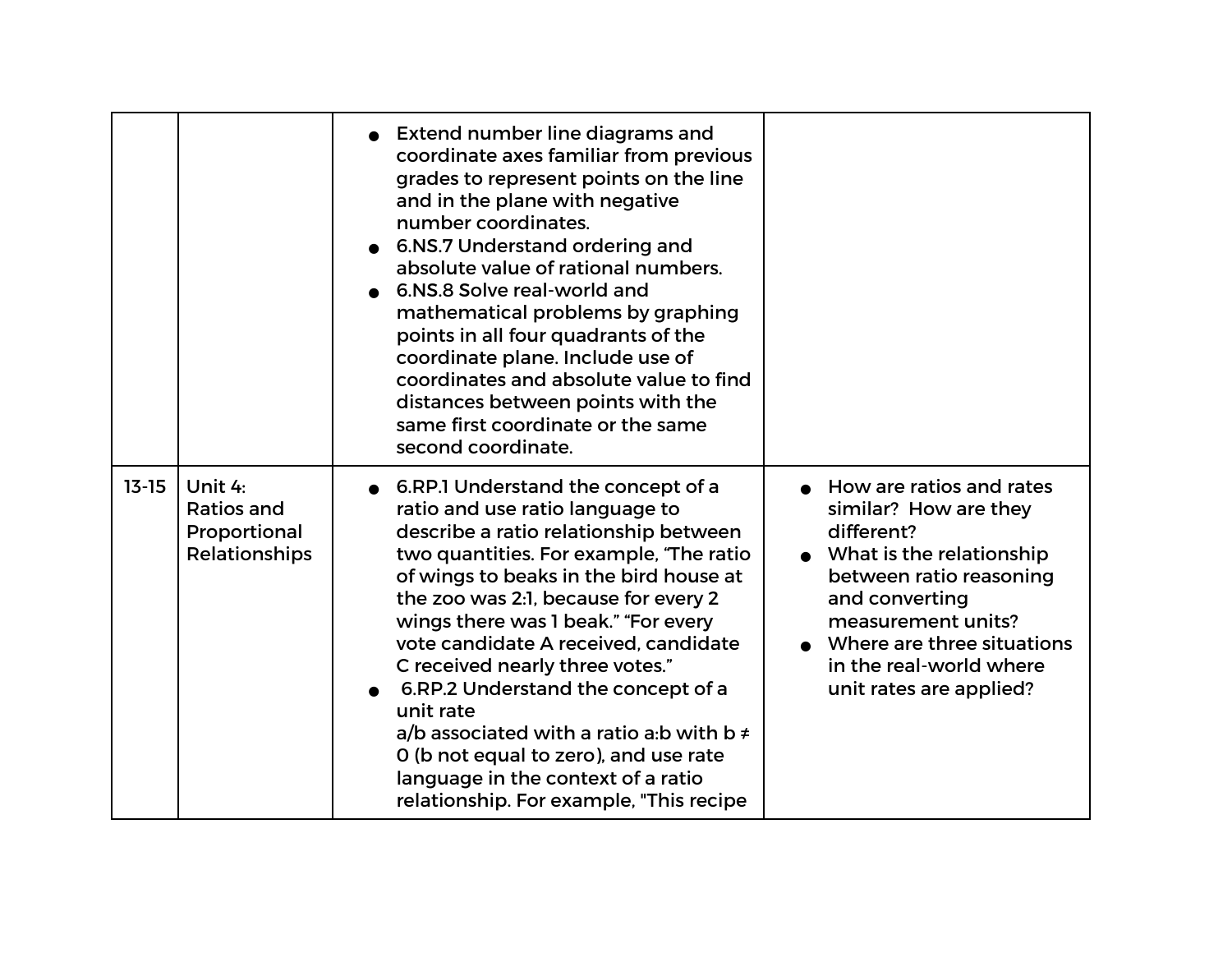|         |                             | has a ratio of 3 cups of flour to 4 cups<br>of sugar, so there is 3/4 cup of flour for<br>each cup of sugar." "We paid \$75 for 15<br>hamburgers, which is a rate of \$5 per<br>hamburger." (Expectations for unit<br>rates in this grade are limited to non-<br>complex fractions.)<br>6.RP.3 Use ratio and rate reasoning to<br>solve real-world and mathematical<br>problems, e.g., by reasoning about<br>tables of equivalent ratios, tape<br>diagrams, double number line<br>diagrams, or equations.                                                                                                      |                                                                                                                                                                                                                                                                                                                                                                                                  |
|---------|-----------------------------|----------------------------------------------------------------------------------------------------------------------------------------------------------------------------------------------------------------------------------------------------------------------------------------------------------------------------------------------------------------------------------------------------------------------------------------------------------------------------------------------------------------------------------------------------------------------------------------------------------------|--------------------------------------------------------------------------------------------------------------------------------------------------------------------------------------------------------------------------------------------------------------------------------------------------------------------------------------------------------------------------------------------------|
| $10-13$ | Unit 5:<br><b>Equations</b> | ● 6.EE.5 Understand solving an equation<br>or inequality as a process of answering<br>a question: which values from a<br>specified set, if any, make the equation<br>or inequality true? Use substitution to<br>determine whether a given number in<br>a specified set makes an equation or<br>inequality true.<br>6.EE.7 Solve real-world and<br>mathematical problems by writing<br>and solving equations of the form $x + p$<br>$=$ q and px $=$ q for cases in which p, q<br>and x are all nonnegative rational<br>numbers.<br>6.EE.9 Use variables to represent two<br>quantities in a real-world problem | • What is the appropriate<br>mathematical language<br>needed to convert<br>algebraic equations to<br>verbal statements and vice<br>versa?<br>• What are the various ways<br>to represent all operations<br>in equations?<br>How does substitution<br>determine whether a given<br>number in a specified set<br>makes an equation true?<br>How can one use a variable<br>in a real world problem? |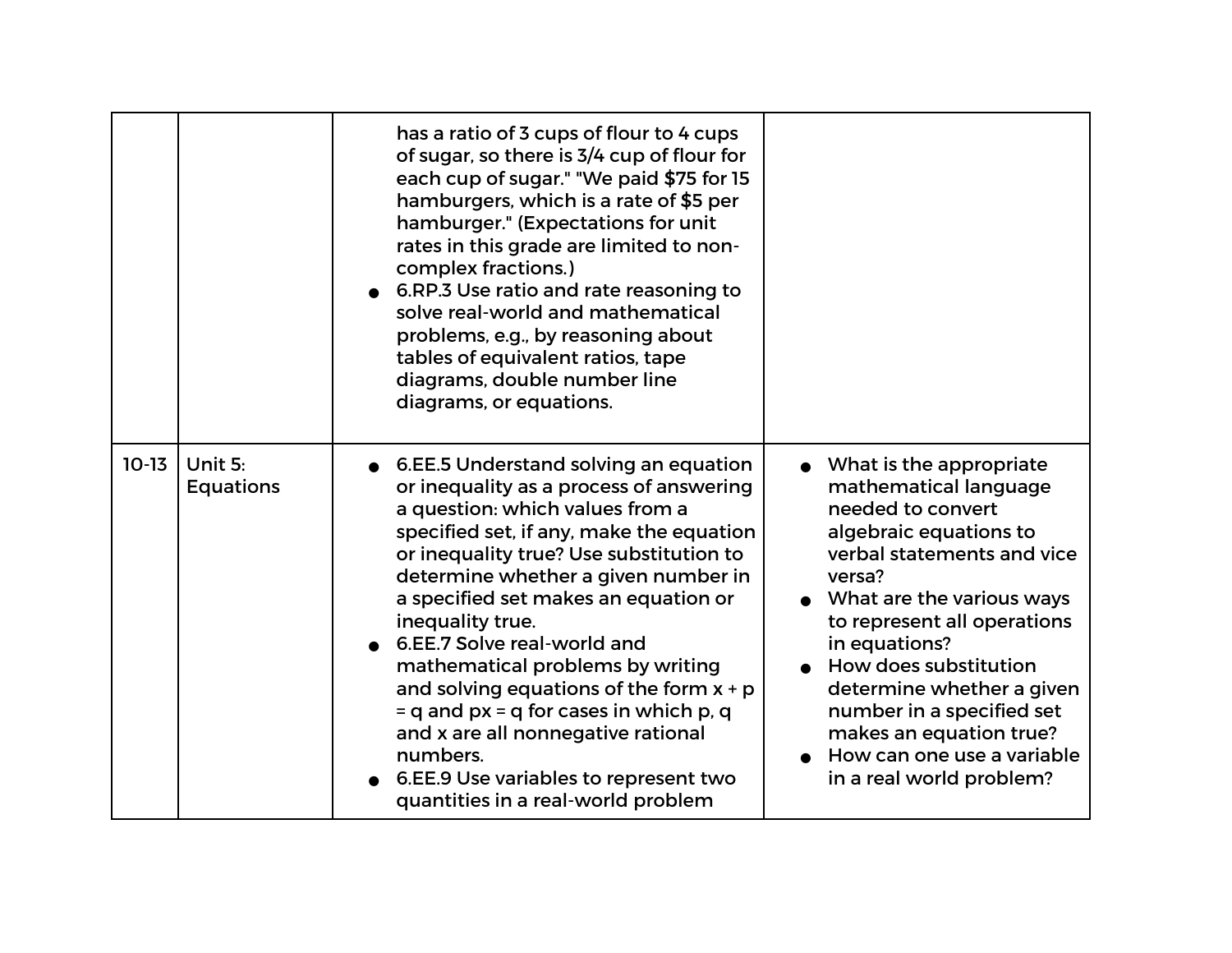|         |                                | that change in relationship to one<br>another; write an equation to express<br>one quantity, thought of as the<br>dependent variable, in terms of the<br>other quantity, thought of as the<br>independent variable. Analyze the<br>relationship between the dependent<br>and independent variables using<br>graphs and tables, and relate these to<br>the equation. For example, in a<br>problem involving motion at constant<br>speed, list and graph ordered pairs of<br>distances and times, and write the<br>equation d = 65t to represent the<br>relationship between distance and<br>time. |                                                                                                                                                                                                                                                                                                                                                                  |
|---------|--------------------------------|--------------------------------------------------------------------------------------------------------------------------------------------------------------------------------------------------------------------------------------------------------------------------------------------------------------------------------------------------------------------------------------------------------------------------------------------------------------------------------------------------------------------------------------------------------------------------------------------------|------------------------------------------------------------------------------------------------------------------------------------------------------------------------------------------------------------------------------------------------------------------------------------------------------------------------------------------------------------------|
| $5 - 7$ | Unit 7:<br><b>Inequalities</b> | 6.EE.5 Understand an inequality as a<br>process of answering a question:<br>which values from a specified set, if<br>any, make the equation or inequality<br>true? Use substitution to determine<br>whether a given number in a specified<br>set makes an equation or inequality<br>true.<br>6.EE.8 Write an inequality of the form<br>$x > c$ or $x < c$ to represent a constraint<br>or condition in a real-world or<br>mathematical problem.<br>6.EE.8 Recognize that inequalities of<br>the form $x > c$ or $x < c$ have infinitely                                                          | What is the appropriate<br>mathematical language<br>needed to convert<br>algebraic inequalities to<br>verbal statements and vice<br>versa?<br>What are the various ways<br>to represent all operations<br>in inequalities?<br>How does substitution<br>determine whether a given<br>number in a specified set<br>makes an inequality true?<br>How can one use an |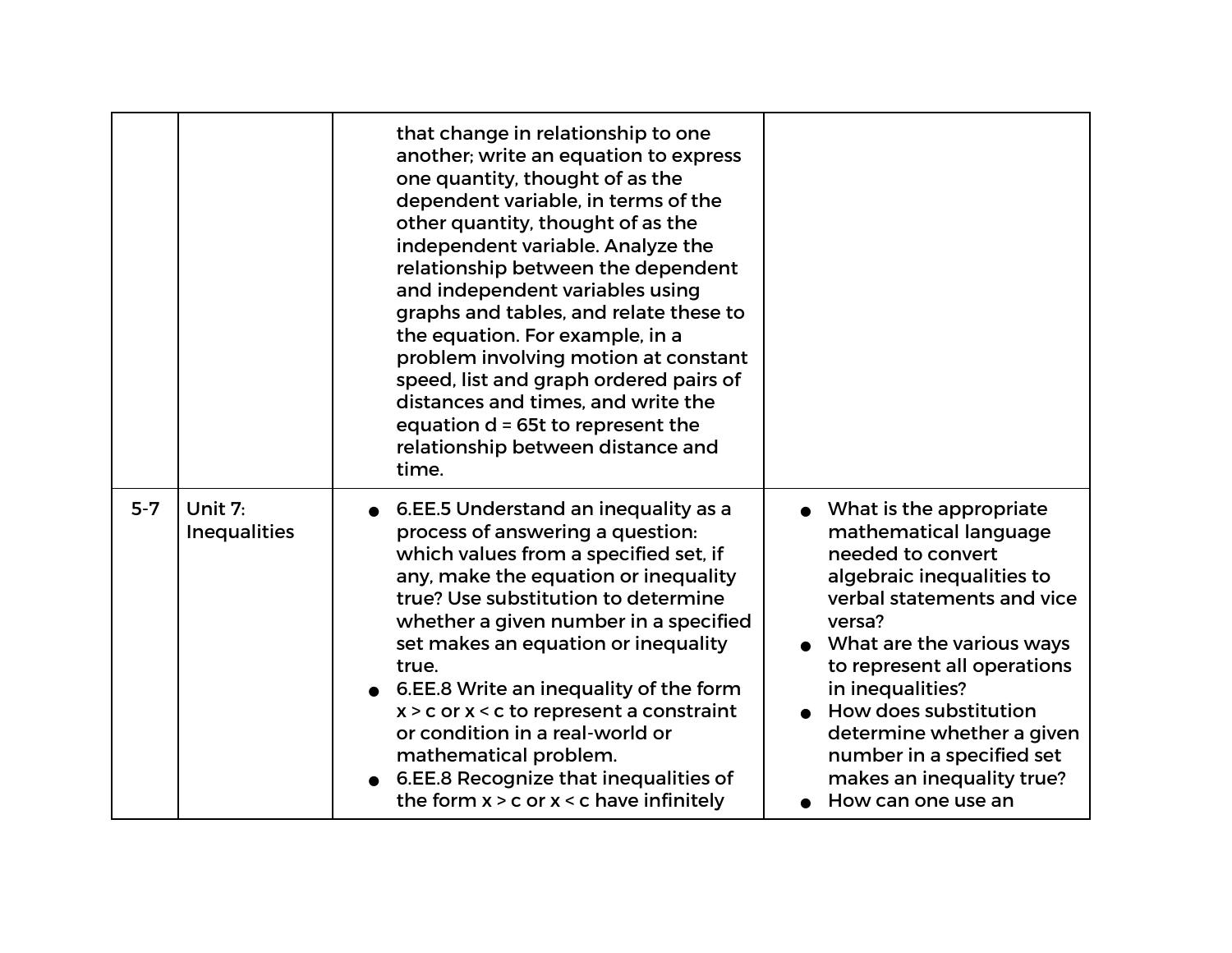|         |                     | many solutions; represent solutions of<br>such inequalities on number line<br>diagrams.                                                                                                                                                                                                                                                                                                                                                                                                                                                                                                                                                                                                                                                                                                                                                                                                                                                                                                             | inequality to represent a<br>real world problem?                                                                                                                                                                                  |
|---------|---------------------|-----------------------------------------------------------------------------------------------------------------------------------------------------------------------------------------------------------------------------------------------------------------------------------------------------------------------------------------------------------------------------------------------------------------------------------------------------------------------------------------------------------------------------------------------------------------------------------------------------------------------------------------------------------------------------------------------------------------------------------------------------------------------------------------------------------------------------------------------------------------------------------------------------------------------------------------------------------------------------------------------------|-----------------------------------------------------------------------------------------------------------------------------------------------------------------------------------------------------------------------------------|
| $15-17$ | Unit 8:<br>Geometry | 6.G.1 Find area of right triangles, other<br>triangles, special quadrilaterals, and<br>polygons by composing into<br>rectangles or decomposing into<br>triangles and other shapes; apply<br>these techniques in the context of<br>solving real-world and mathematical<br>problems.<br>6.G.2-1 Find the volume of a right<br>rectangular prism with fractional edge<br>lengths by packing it with unit cubes<br>of the appropriate unit fraction edge<br>lengths, and show that the volume is<br>the same as would be found by<br>multiplying the edge lengths of the<br>prism.<br>6.G.2-2 Apply the formulas and to find<br>volumes of right rectangular prisms<br>with fractional edge lengths in the<br>context of solving real-world and<br>mathematical problems. V = lwh and V<br>$= Bh$<br>6.G.3 Draw polygons in the coordinate<br>plane given coordinates for the<br>vertices; use coordinates to find the<br>length of a side joining points with the<br>same first coordinate or the same | $\bullet$ How will I apply my prior<br>knowledge of area<br>formulas when<br>determining the area of a<br>composite shape?<br>• What steps are required<br>when finding the surface<br>area of a variety of shapes<br>using nets? |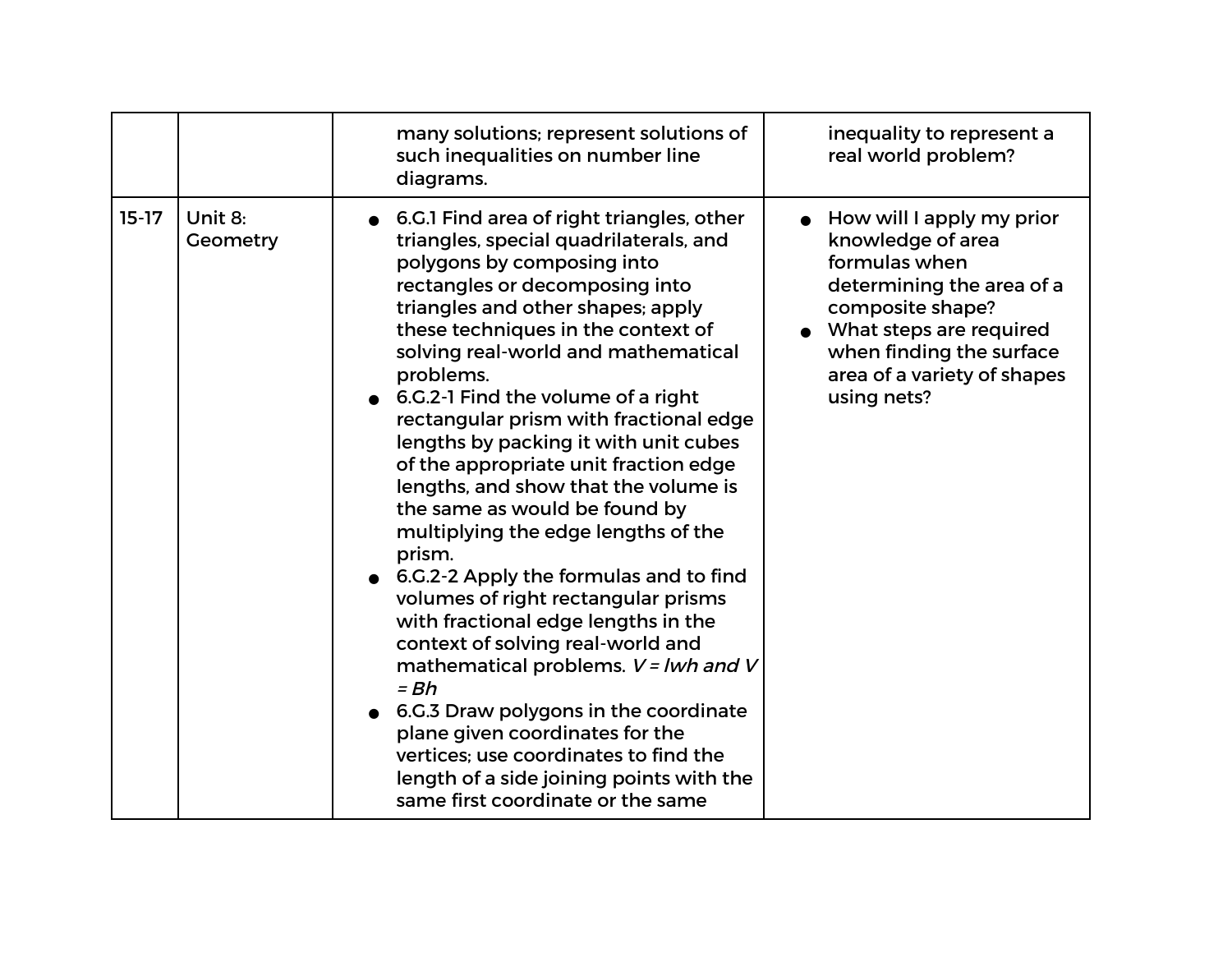|         |                                          | second coordinate. Apply these<br>techniques in the context of solving<br>real-world and mathematical<br>problems.<br>6.G.4 Represent three-dimensional<br>figures using nets made up of<br>rectangles and triangles, and use the<br>nets to find the surface area of these<br>figures. Apply these techniques in the<br>context of solving real-world and<br>mathematical problems.                                                                                                                                                                                                                                                                                                                               |                                                                                                                                                                                                                                                                                                                                                              |
|---------|------------------------------------------|--------------------------------------------------------------------------------------------------------------------------------------------------------------------------------------------------------------------------------------------------------------------------------------------------------------------------------------------------------------------------------------------------------------------------------------------------------------------------------------------------------------------------------------------------------------------------------------------------------------------------------------------------------------------------------------------------------------------|--------------------------------------------------------------------------------------------------------------------------------------------------------------------------------------------------------------------------------------------------------------------------------------------------------------------------------------------------------------|
| $16-18$ | Unit 9:<br>Statistics and<br>Probability | 6.SP.1 Recognize a statistical question<br>as one that anticipates variability in<br>the data related to the question and<br>accounts for it in the answers. For<br>example, "How old am I?" is not a<br>statistical question, but "How old are<br>the students in my school?" is a<br>statistical question because one<br>anticipates variability in students'<br>ages.<br>6.SP.2 Understand that a set of data<br>collected to answer a statistical<br>question has a distribution which can<br>be described by its center, spread, and<br>overall shape.<br>• 6.SP.3 Recognize that a measure of<br>center for a numerical data set<br>summarizes all of its values with a<br>single number, while a measure of | What are elements of<br>effective statistical<br>questions?<br>• How are different<br>measures of center more<br>valid than others<br>depending on data set<br>composition?<br>What elements of<br>statistical data can be used<br>to describe its distribution?<br>What effect do outliers<br>have on measures of<br>center and measures of<br>variability? |